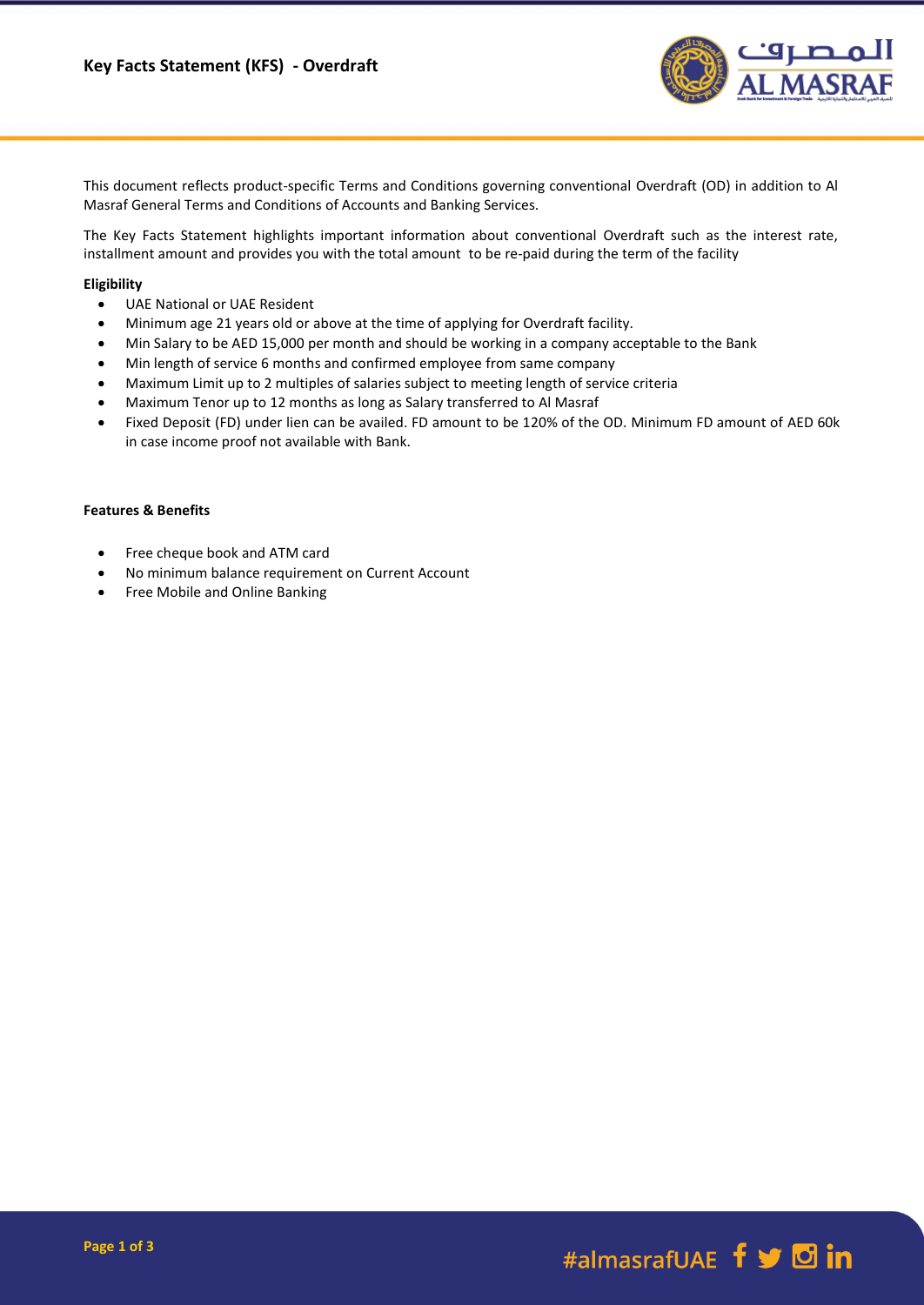

#### **Additional notes and Frequently Asked Questions**

### **1. Overdraft:**

Overdraft facility provides you with instant cash to support and fulfil your needs. This facility is linked to your account and usually results in negative balance, which would require deposit of funds to cover that balance plus resulting interest and deductions.

### 2. **Illustration: Example**

**Utilized amount** AED 10,000 **Interest Rate** 18% per annum **Interest Rate** 1.5% per month **Utilized Period in Days** 10 (number of days the account has been overdrawn) **Total Interest Amount:** AED 50 (Calculated based on number of days utilized) [OD amount (10,000) x Interest rate (18% / 360 days)] x utilized period (10 days)

### **Warning: These figures are estimates/ examples only –**

## **3. Maximum Overdraft Limit:**

The maximum Limit you can borrow with overdraft depends on your length of service, expenses etc. Bank will considers all your expenses and liabilities to make sure you can make repayments on the overdraft facility without placing yourself under financial stress.

Total approved amount under Personal loan + personal Overdraft should not exceed 20 multiples of salary for all customers in general & 15 Multiples for Ministry of Defense customers.

## 4. **Overdraft against Fixed Deposit (FD):**

- Pledge of 120% of the credit limit required
- Overdraft duration will be for a fixed period maximum up to 12 months
- Customer is expected to settle the full Overdraft at the time of maturity in the absence of which the FD will be offset unless a renewal has been applied and approved. Bank reserves the right to approve the renewal as per Bank's policy and offset the balances against the FD, if required.

## **5. Salary Transfer to the Bank**

You are required to transfer your monthly salary to Al Masraf & provide all the necessary documents for the same. In case of any change in your employer or if you retire from the employment, you must transfer your new salary and/or gratuity/pension to Al Masraf until the Overdraft is fully and finally settled.

## **6. Overdraft Limit Increase**

Bank may consider increasing the overdraft facility limit as follows:

- If you have not availed full eligibility previously OR
- In case of Salary increase

#### **7. Expiry of OD & Renewal**

An expiry of 1 year or less is given for OD at the time of approval. Customer must renew the OD before the expiry.

## **8. Schedule of Fees:**

This Overdraft is governed by Schedule of Fees. In the event any of these fees are due to be paid, such fees should be paid by the customer

- Al Masraf publishes its Retail Banking Schedule of Charges in line with its commitment to a transparent Customer relationship. *( Please visit our website www.almasraf.ae for Retail Banking Schedule of Fees)*
- Customers are strongly encouraged to write to us on [info@almasraf.ae](mailto:info@almasraf.ae) in case of need for more clarity on any fees charged to the account